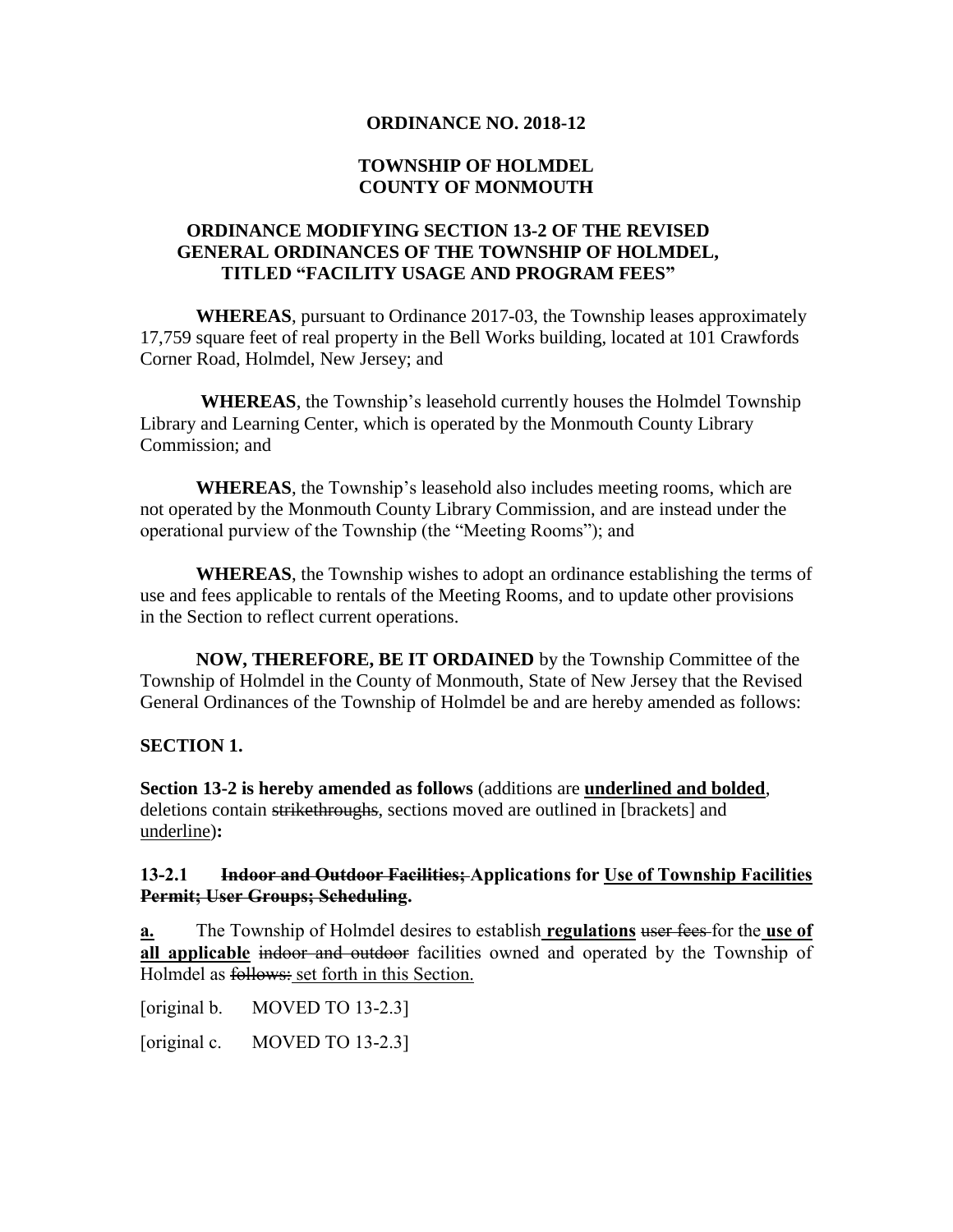**b. For purposes of Section 13-2, user group shall be defined to include any individual or group representing an organization or group of individuals that seek to use Township facilities for an organized activity.**

**c**a. **All uses of Township Facilities by user groups governed by Section 13-2 shall require the issuance of a facility use permit.** Applications for recreational **facility** use permits must be made **through a facility use request** in writing and on the forms supplied by the Township. Forms may be obtained from the Township's Recreation Department or on the Township's website**.** pursuant to the following conditions:

## **d. The following terms shall govern all facility use requests by user groups, and all issuances of facility use permits shall be conditioned upon the following:**

1. Applications must be submitted to the Township's Recreation Office no less than fourteen (14) calendar days before the date of requested use.

2. The application shall be signed by an adult representative of the individual or **user** group requesting the facility use permit who shall be considered the organization's authorized agent. **The user group must have the authorized agent or at least one other adult in attendance while the facility is being used pursuant to the facility use permit.**

3. Applicants must agree that they shall assume responsibility for the orderly and careful use of the facility for which they are seeking approval.

4. Applicants must agree to indemnify and hold the Township harmless from any and all claims, injuries and/or damages arising out of the permitted use of the facility and must furnish evidence of adequate liability insurance coverage of a minimum of one million (\$1,000,000.00) dollars per person, incident and for property damage with such Certificate of Insurance clearly naming the Township of Holmdel as additionally insured for the period of time which the permit is being issued.

5. Applicants agree they will not sublet or assign any permitted facility. Only the individuals or organizations making reservations for the fields or facilities may use them for the stated time on their permit. Any unauthorized subletting or assignment will result in the immediate forfeiture of the individual or organizations permit.

# **6. The Township shall not discriminate in making any of its facilities available on the basis of race, color, national origin, religion, sex, sexual orientation, age, physical limitation, or any other protected class under applicable law.**

**7. The issuance of a facility use permit to a user group shall not constitute or imply in any way an endorsement by the Township of the user group's aims, policies, or activities, and a user group herebv agrees to not imply such Township endorsement in any of its advertisements or announcements.**

6**8**. The Township Administrator, Governing Body and Recreation Director reserve the right to **shall** deny any permit application if they determine **that the applicant fails to satisfy any of the applicable requirements contained in Section 13-2.** it is not in the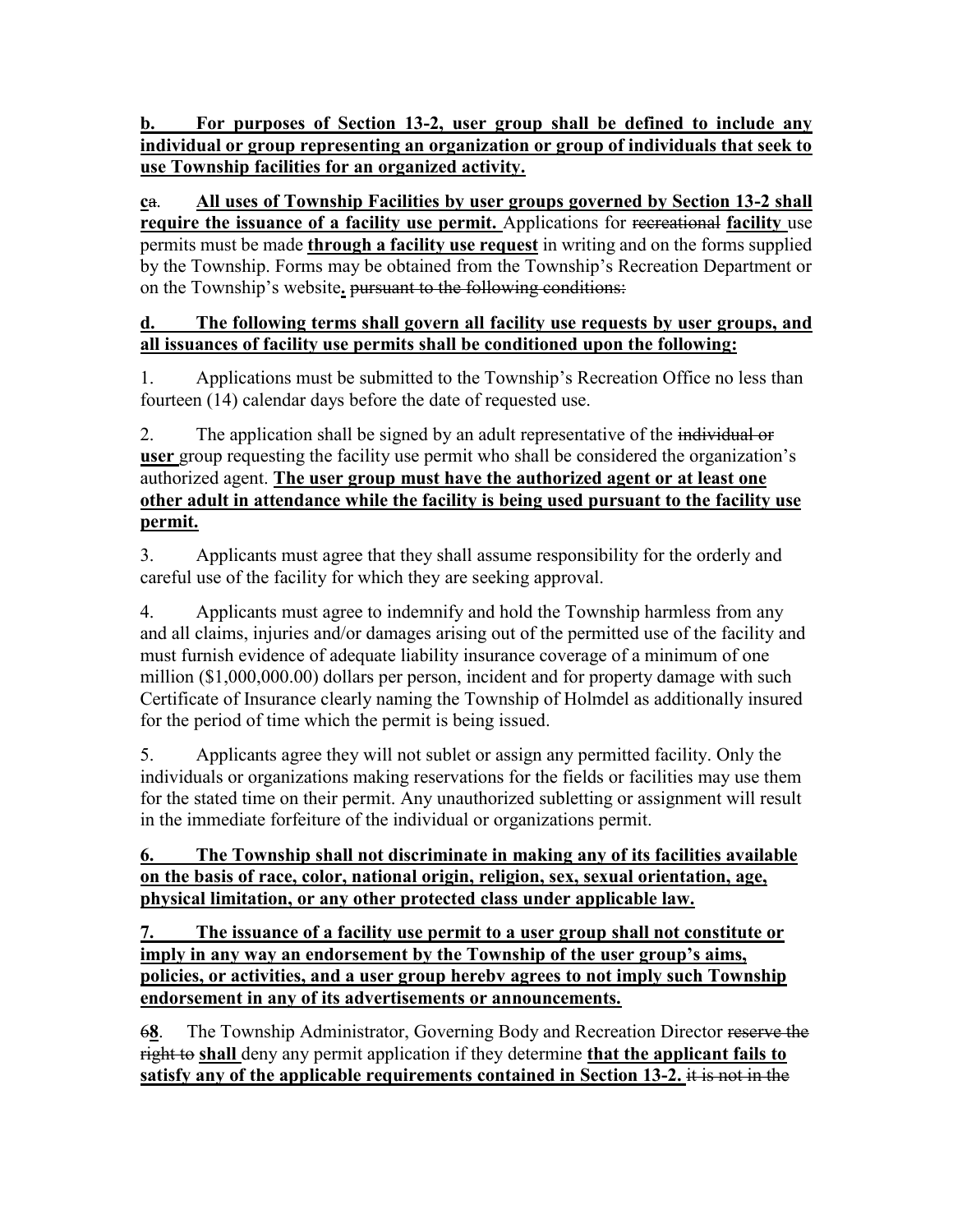best interest of the Township to do so, or as **if a** user group has not paid permit fees **imposed by Section 13-2** in a timely fashion.

## **13-2.2 Indoor Facilities.**

|    |  |  | The fees for the Senior/Community Center shall be: |  |  |
|----|--|--|----------------------------------------------------|--|--|
| a. |  |  |                                                    |  |  |

| 1a.    | Resident Fee (entire building)    | \$125/hour |
|--------|-----------------------------------|------------|
| 2b.    | Nonresident Fee (entire building) | \$250/hour |
| 3e.    | Resident Fee (per section)        | \$50/hour  |
| 4d.    | Nonresident Fee (per section)     | \$100/hour |
| $5e$ . | Security Deposit (refundable)     | \$250      |

Minimum rental time is one  $(1)$  hour – maximum rental time is five  $(5)$  hours. Changes to the minimum and maximum rental time can be made at the discretion of the Recreation Director or the Recreation Advisory Committee.

## **b. Holmdel Township Bell Works Meeting Room**

**1. This section shall govern the use of the Holmdel Township Bell Works Meeting Room, located adjacent to the Holmdel Township Library and Learning Center, in the Bell Works building at 101 Crawfords Corner Road in Holmdel (the "Meeting Room").**

**2. The Meeting Room facility consists of a meeting room that can accommodate up to 200 people seated, and may be subdivided into two smaller meeting rooms, each roughly one-half of the size of the larger room. The room setup consists of tables and chairs. All other audio visual equipment must be provided by the user group.**

**3. The Meeting Room may only be used for activities that are customarily associated with a public library. Accordingly, the Meeting Room shall not be used by user groups for any of the following activities:**

**(A) Programs involving the sale, advertising or promotion of products or services.**

**(B) Business firms and other for-profit organizations soliciting or selling products or services, regardless of purpose.**

**(C) Private social functions, such as showers, birthday parties, dances, recitals, and the like.**

**(D) Programs that would interfere with the Library or Bell Works building operation by causing excessive noise, a safety hazard, security risk, etc.**

**4. The following terms shall govern facility use requests by user groups for the Meeting Room:**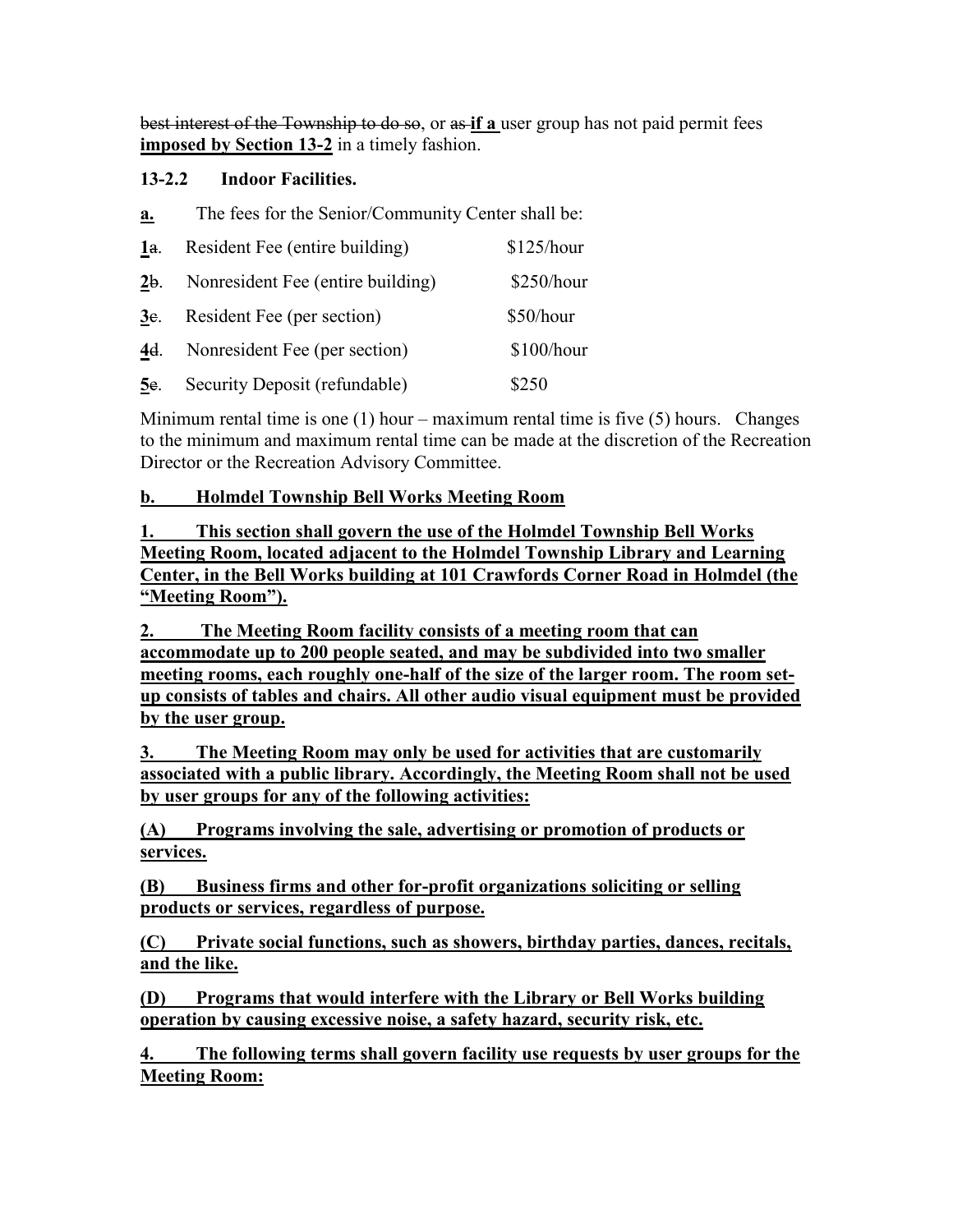**(A) Reservation requests will be accommodated as space is available and by priority as determined by the Holmdel Township. Reservations will be taken up to 30 days in advance. Unless otherwise authorized by the Recreation Director, Township Administrator or Township Committee, user groups will be limited to one reservation per month.**

**(B) The Township reserves the right based upon the nature of the reservation request to determine whether the entire Meeting Room or only a subdivision thereof may be used by the user group.**

**(C) Meeting Room reservations shall be made through the Recreation Office during the hours of 8:30 am – 4:30 pm., Monday – Friday. Applications for Meeting Room use may be submitted by email, mail, or by fax to the Recreation Office.**

**(D) A group using the Meeting Room must conclude their business and leave the room in good order no later than fifteen minutes prior to the scheduled end time in the approved facility use request.**

|                                                                                                  | <b>Monday-Friday</b><br>9am-5pm | <b>Monday-Friday</b><br><u>5pm-10pm</u> | Saturday/<br><b>Sunday</b> |
|--------------------------------------------------------------------------------------------------|---------------------------------|-----------------------------------------|----------------------------|
| <b>Maximum Occupancy</b>                                                                         | 200 people                      | <u>200 people</u>                       | 200 people                 |
| <b>Holmdel Township</b><br>Library programs                                                      | <b>Free of Charge</b>           | <b>Free of Charge</b>                   | <b>Free of Charge</b>      |
| <b>Holmdel Township</b><br>programs/meetings                                                     | <b>Free of Charge</b>           | <b>Free of Charge</b>                   | <b>Free of Charge</b>      |
| <b>Holmdel Township Non-</b><br><b>Profit Organizations (see</b><br>C below)                     | <b>Free of Charge</b>           | \$50/hour                               | \$75/hour                  |
| <b>Other Non-Profits,</b><br><b>Private Businesses &amp; For-</b><br><b>Profit Organizations</b> | \$50/hour                       | \$75/hour                               | \$100/hour                 |
| <b>Security Deposit</b><br>(refundable)                                                          | \$150                           | \$150                                   | \$150                      |

**5. The following fees shall apply to use of the Meeting Room:**

**For purposes of the above fee structure, the following definitions shall apply:**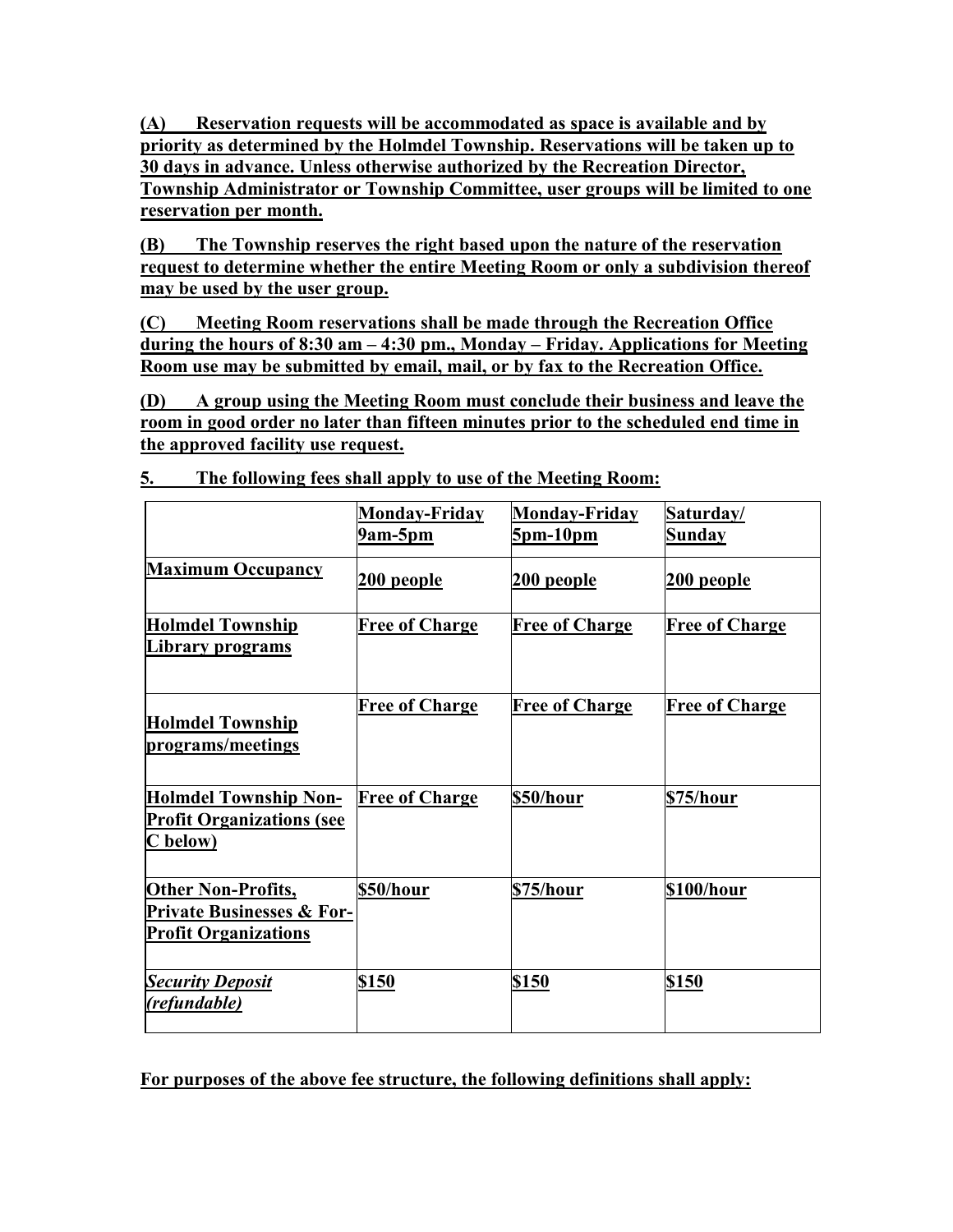**(A) Holmdel Township Library programs shall be defined as programs sponsored and/or operated by the Monmouth County Library Commission, in its capacity as operator of the Holmdel Township Library and Learning Center.**

**(B) Holmdel Township programs/meetings shall be defined as programs sponsored and/or operated by the Township of Holmdel, including but not limited to activities by the Holmdel Recreation Department.**

**(C) Holmdel Township Non-Profit Organization shall be defined as a user group constituted as a legally-established entity with current non-profit status, demonstrated by proof of proper tax and/or corporate filings to the Township, which must be re-submitted on an annual basis, and additionally comprised with 65% or more of its members as Holmdel Township residents.**

**(D) The rental fee and security deposit may be paid by cash, check or money order and shall accompany the application. If payment is made by check or money order, it must be made payable to the Holmdel Township with the name and phone number of the person or organization requesting the room printed on the check. Fees will be returned if the reservation cannot be confirmed, or if due to inclement weather or other unforeseen circumstances, the Township and/or Bell Works needs to close unexpectedly. If the user group chooses to cancel its reservation, the Township must be given two (2) business days' prior notice; otherwise the room rental fee will not be refunded.**

**(E) When the Meeting Room is used pursuant to this Section, a Holmdel Township employee must be on site during the duration of the facility use. Notwithstanding the foregoing, a Holmdel Township employee need not be present for Holmdel Township Library programs, provided an employee of the Monmouth County Library Commission assumes the appropriate responsibilities for the Meeting Room on behalf of the Township .**

**6. The following are additional provisions governing the use of the Meeting Room:**

**(A) Food & drink are not permitted.**

**(B) The Meeting Room must be left neat and clean after its use. User groups will be charged for damage to rooms or equipment beyond normal wear and tear at the current replacement cost.**

**(C) Materials may not be affixed to the walls, ceiling or windows.**

**(D) User groups are required to comply with any applicable copyright laws in their use of print, film, video, music, or other media, and are also responsible for observing the policies associated with the Public Performance Site License and admission policies of the Motion Picture Association of America (MPAA) when showing rated films as applicable.**

**(E) The meeting room is handicap accessible. User groups using the Meeting Room are responsible for providing any additional accommodations that may be**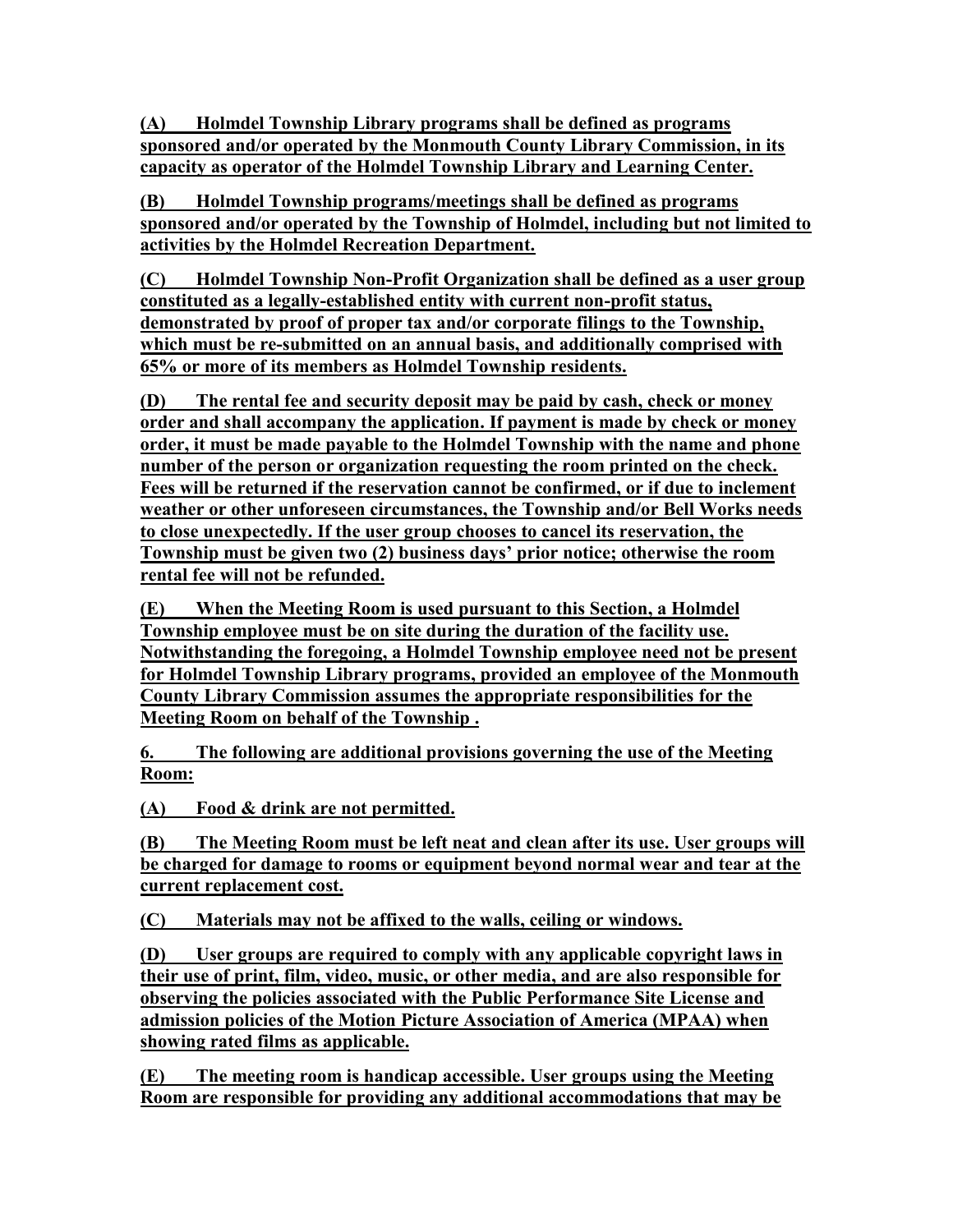**required pursuant to the Americans with Disabilities Act (ADA) or other applicable law, including but not limited to auxiliary aids and services to persons requiring accommodations.**

**(F) The Township does not provide storage space for user groups using the Meeting Room.**

**(G) The Township reserves the right to revoke reservation privileges and refuse to book Meeting Room space for user groups who do not comply with the guidelines of this policy or fail to pay any assessed fees or fines. The Township further reserves the right to pursue legal recourse for any violations of the terms governing use of the Meeting Room, including but not limited to this Ordinance.**

# **13-2.3 Outdoor Facilities.**

a. The Holmdel Township Department of Parks and Recreation shall sponsor adult and youth programs **at Township Outdoor Facilities** and the fees will be recommended by the Recreation Director.

b. The Township Recreation Director shall establish user fees for activities at Township **Outdoor** Facilities and to update the fees on a periodic basis as may be required.

**c.** [MOVED FROM 13-2.1] *Classification and Prioritization of Approved User Groups.* Organizations and individuals **User groups** using Township permitted programs and **Outdoor** recreational facilities **pursuant to this Section** shall be classified as stated below:

1. Holmdel Township sponsored events.

2. Holmdel Board of Education sponsored events.

3. Resident Children's group. A Holmdel group that consists of school age children (i.e. H.Y.A.A., Holmdel Football Association, Scout Groups).

4. Principally Holmdel Children's Group. A group that is intended to consist of a significant number (100 or more) of Holmdel residents or an organization whose membership consists of significant percentage (50% or more) of Holmdel residents or both (i.e. Holmdel F.C.).

5. Nonresident Group. A nonresident group that is not intended to consist of only Holmdel residents (less than 50% resident).

6. For profit group (resident or nonresident). A for profit group who intends to run a program/event for the sole purpose of earning a profit (i.e. private camps/clinics, etc).

**d.** [MOVED FROM 13-2.1] Scheduling **of uses pursuant to this Section** shall be granted in the following priority order.

1. Holmdel Township.

2. Holmdel Board of Education.